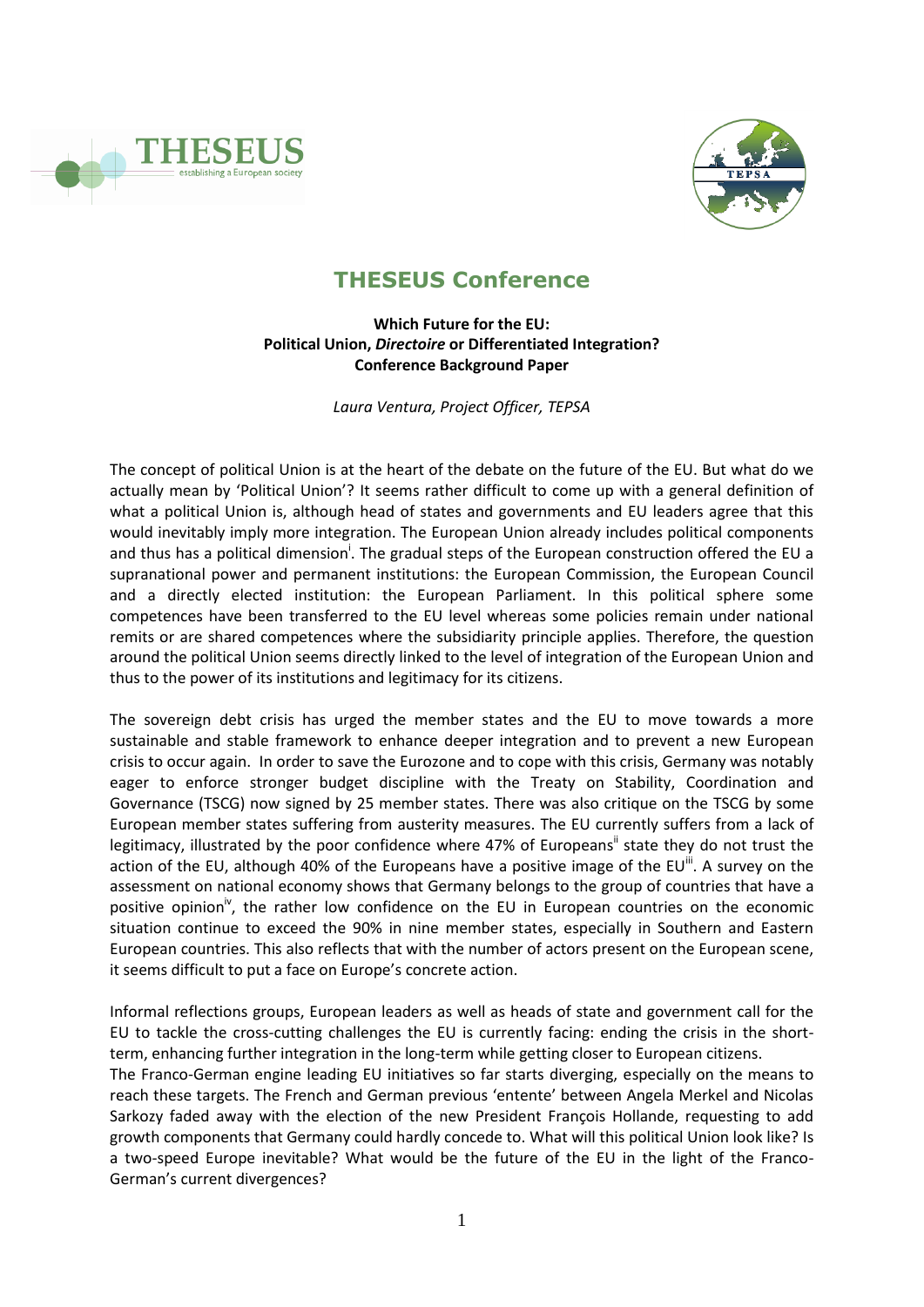## **Short-term achievement: strengthening the Economic and Monetary Union and find a way out to the crisis**

Several informal reflection groups, gathering European leaders as well as heads of state and government have emerged in order to find a way out of the crisis but also to provide input to set a stable political framework for the Eurozone and the Economic and Monetary Union.

In June 2012, the so-called 'Gang of Four'<sup>v</sup>, gathered the presidents of the European Council, Herman Van Rompuy, the European Commission, Jose-Manuel Barroso, the European Central Bank, Mario Draghi and the Eurogroup, Jean-Claude Juncker, delivered a concrete road map for the achievement of a genuine Economic and Monetary Union $\theta$ <sup>i</sup>. This initiative was subject to an interim report delivered lately by Herman van Rompuy<sup>vii</sup>, which marked an important departure. Although the documents foresee merely economic, financial and budgetary proposals, the plan remains deeply political. It proposed that the stabilisation of the Eurozone required key functions to be moved from national level to European level. A plan to federalise the Eurozone with a political framework is becoming a necessity.

In addition, at the last informal meetingvill of the 'Westerwelle Group' on 17 September 2012 in Warsaw, Foreign Ministers of eleven member states pleaded for a large-scale European federalism project. At this occasion the ministers discussed how to move towards more European integration. Together with this effective single supervisory mechanism, the Westerwelle group underlined the importance of a common deposit insurance to be implemented as well.

European leaders and Foreign Affairs Ministers are unanimous that strengthening the Economic and Monetary Union is an absolute priority in order to deliver growth, employment and stability<sup>ix</sup>. Alongside the TSCG and the 'six-pack' to implement the new steps for stronger economic governance, a 'two pack' which has been adopted by the European Parliament in May 2012 gave greater power to the European Commission to strengthen the fiscal capacity and discipline in the Euro area.

In addition, Herman Van Rompuy, the president of the European Council is undertaking consultations with the member states on an "integrated budgetary framework" for the Eurozone, including a solidarity fund to improve competitiveness<sup>x</sup>.

Following the interim report of President Herman Van Rompuy, EU leaders have agreed at the European Council Summit on 18 and 19 October 2012 to complete a European banking union by January 2014. This agreement on an integrated financial framework however shows some discordance between France and Germany. They do not agree on the agenda for the Eurozone banking supervisor. The French leaders are in favour of having this system of supervision working by the end of 2012<sup>xi</sup>. Putting forward the difficult legal questions that remain to be solved as well as the quality of such a framework, the German Chancellor managed to delay the launch of the supervisor to the course of 2013. France showed its discontent and would have preferred the supervisor to start the recapitalization of the banks at an earlier stage allowing member states to solve their financial deadlock.

Although France and Germany agree that the political dimension of the Union should be enhanced, their position on the steps to be taken diverges. France first wants to set up a budgetary union, a banking union and a social union before a political Union while Germany prefers the other way around.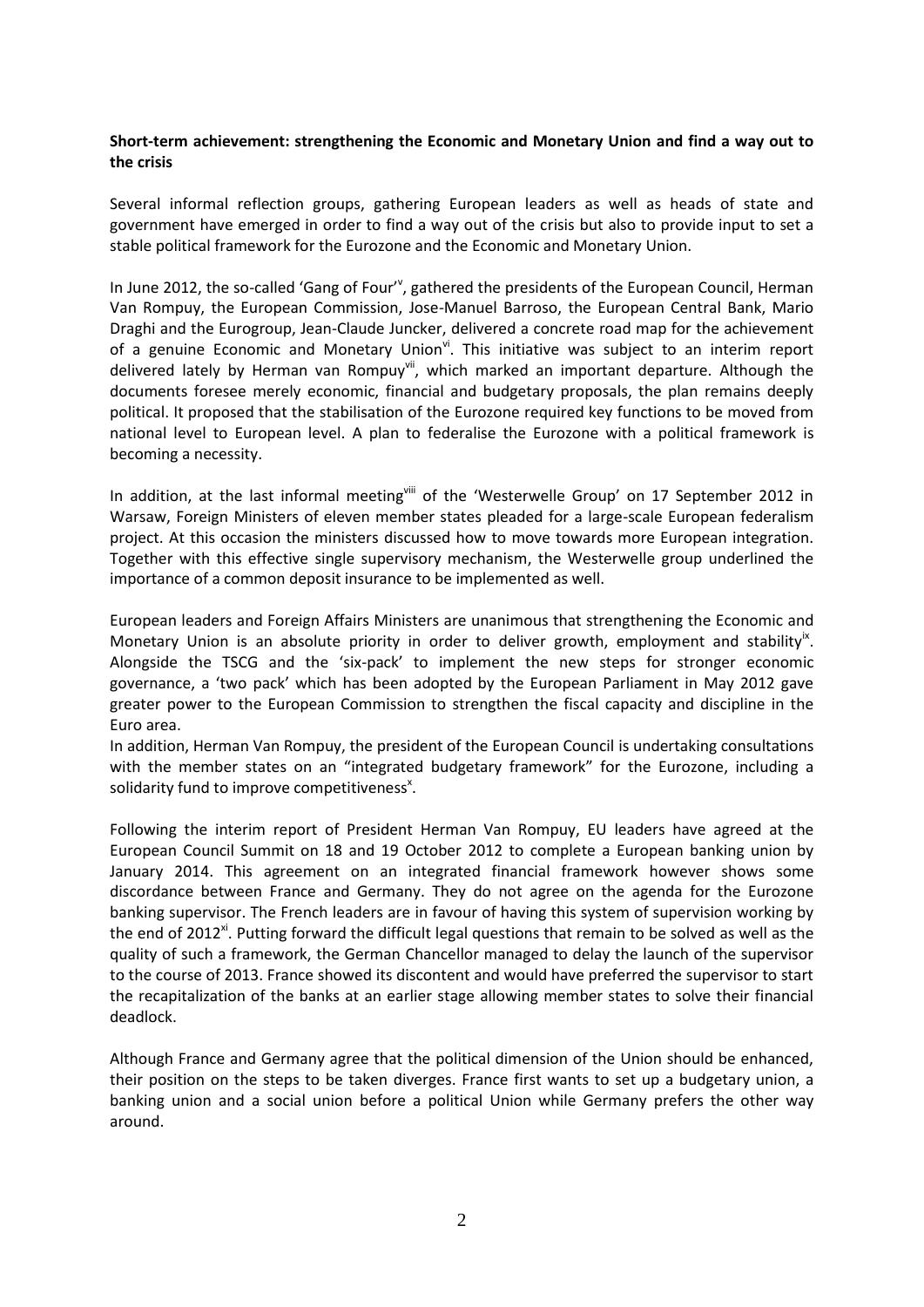## **Long-term aim: proceeding to further European integration, a 'federation of nation states' or towards two-speed Europe?**

During his speech on the state of the Union on 12 September 2012, the President of the European Commission called for a 'federation of nation states'. The question is however in the current debate what kind of 'Federal Union' are we actually talking about: a banking union, transfer union, political union or fiscal union?

The sovereign debt crisis rang the bells to European leaders and heads of state and government that finding a way out of the crisis was not the only priority but that a new political framework, a 'political Union', is needed in order to enhance further integration. A real political framework would also provide more transparency and legitimacy where the citizens could assess the action of the EU.

The strongest symbol of European integration so far, the creation of the Euro, illustrates well the inevitable feature of having a multi-speed Europe. Inevitably the single currency could not have been adopted if 17 member states had not decided to go ahead on their own.

In the current debate, the discussion on the future of Europe encompassed systematically the issue of two-speed Europe. The 'architect of the EU', Jean-Claude Piris, former head of the EU Council's legal service, backed the idea that a two-speed Europe is inevitable given that only some member states are eager to be part of further integration and willing to transfer more competences to the EU level. Differentiated integration also implies that while other countries would like to work more closely together, it remains open for countries to join when they like to do so<sup>xii</sup>. France and Germany also share the idea that 'two-speed Europe' has become a reality and that the 17 countries of the Eurozone should step forward with more integration.

In addition to this debate, France and Germany speak with one voice concerning the financial transaction tax followed by Belgium, Austria, Slovenia, Portugal and Greece, all expressing their intention to open an [enhanced cooperation](http://europa.eu/legislation_summaries/glossary/enhanced_cooperation_en.htm) procedure under the EU treaty<sup>xiii</sup>. Indeed the EU Treaty foresees possible actions to address more integration thanks to the enhanced cooperation mechanism. As this possibility of using enhanced cooperation could be even further explored without additional Treaty changes, the French President particularly cherishes this option.

The question on setting-up a separate budget for Eurozone countries is subject to lively debates. France and Germany with other EU countries backed the proposal of the European Council President's to set up a special budget for the Eurozone<sup>xiv</sup>. Germany would like to look at individual arrangements of contractual nature with the EU institutions. In parallel current talks are ongoing on the Multi-Annual Financial Framework 2014-2020. Growing tensions rose between Germany on one side and Britain and France on the other side<sup>xv</sup> after the proposition of the Commission to raise the next EU budget. Not only has no compromise on the Annual Financial Framework 2014-2020 been reached during the EU budget summit of 22 and 23 November 2012, but it has also confirmed the remoteness between France and Germany<sup>xvi</sup> with their financial priorities standing apart. Yet new alliances have been emerging, with Germany notably committed not to isolate the United Kingdom in the negotiations. Future bilateral talks until early 2013 hopefully promise to be more fruitful in order to reach a common deal on the EU budget during the next EU summit. Lively debates have taken place between the European leaders and the Eurozone heads of state and finance ministers who coined the idea that an additional chamber, a so-called 'Eurozone Parliament'<sup>xvii</sup>, composed of a smaller group of MEPs, could be an option.

However, along the lines of integrating a budgetary framework and a fiscal union, Merkel is rather in favour of creating a European super-commissioner for the Eurozone with a veto right on national budget, although this would require a Treaty change. While France puts the emphasis on solidarity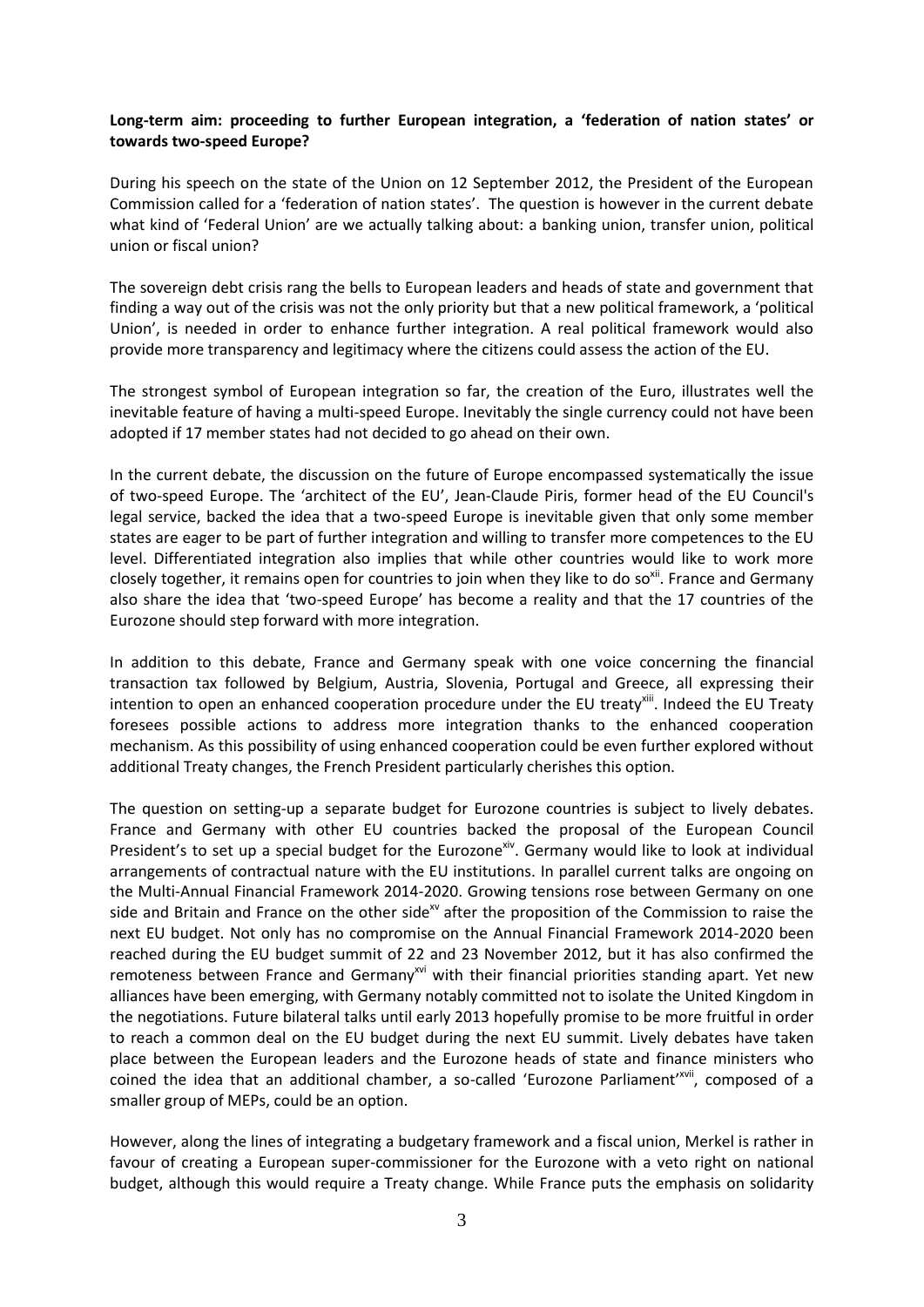and joint liability for each others' debts, Germany is voicing more structural measures and controls via this supranational authority<sup>xviii</sup>. Lately, German Finance Minister Wolfgang Schäuble has suggested calling the new position a 'currency Commissioner'<sup>xix</sup>. European Central Bank Chief Mario Draghi backed the proposal of Germany whereas Hollande still emphasizes the need to introduce Eurobonds and therefore concentrates on introducing more solidarity instead of control.

#### **Proceeding to strengthening democratic legitimacy and accountability of the EU**

The European Union already possesses permanent institutions; however the European Union's leadership represented by too many actors tarnishes its visibility towards the citizens as well as the legitimacy of its institutions and its activities.

Although the current debate focuses on securing the budgetary, economic and financial frameworks to cope with the crisis and to step forward with deeper integration, the issue of democratic legitimacy and accountability has also been put forward as a key element to bring the institutions closer to the citizens and to make it more visible for them. The Lisbon Treaty has improved the EU's democratic accountability by providing more powers to national parliaments in order to hear the voice of citizens better. However, the diversity of actors makes it difficult for citizens to identify who exactly 'leads' the European Union.

Further institutional changes for more visibility would however require Treaty changes. The President of the European Commission and Angela Merkel speak with one voice calling for Treaty changes in order to enhance further integration. However, France is rather reluctant to make any Treaty change at this stage<sup>xx</sup>. If any Treaty change takes place it should include a social dimension<sup>xxi</sup>. President of the Commission Barroso also proposed to boost the ability of European political parties to represent citizens*xxii*. This proposition mainly foresees to provide a European-level legal status for European political parties and their affiliated foundations.

The European Council Conclusions of 18-19 October 2012 are rather brief on the topic of democratic legitimacy and accountability. It merely calls to secure a debate on the European Semester both at the European Parliament and at national parliaments. In that regard Article 13 of TSCG already provides a frame to improve the level of cooperation between national parliaments and the European Parliament. A policy brief published by the Fondation Schuman in September 2012 also proposes that the implementation of Article 13 would increase the involvement on the part of the national parliaments in the decisions taken concerning budgetary control and thereby strengthen their legitimacy (see also NPEC study<sup>xxiii</sup>). However, the strengthened role of EU institutions must be accompanied with a commensurate involvement of the European Parliament in EU procedures' voiced in the Interim report of the European Council. President Herman van Rompuy has not been reiterated in the European Council Conclusions.

The current debate in some member states also put forward a proposal to create a Eurozone parliament. While this proposition would enable a move towards more integration and to build an additional bridge between EU citizens from 17 member states to step forward and increase legitimacy, others argue that it threatens the current power of the European Parliament.

While Germany is eager to step forward with a political Union, France is still eager to ensure solidarity among the European Union and stresses that there will not be a political Union before a social Union has been implemented. At this stage, while the President of the European Commission and the German Chancellor would like to insert more European integration in a new Treaty, the French President would only agree if a solidarity component has been included as well, notably a mechanism mutualising debt. In parallel it is also increasingly argued that the European project should include a social component<sup>xxiv</sup>. Especially the French public opinion and leaders argued that a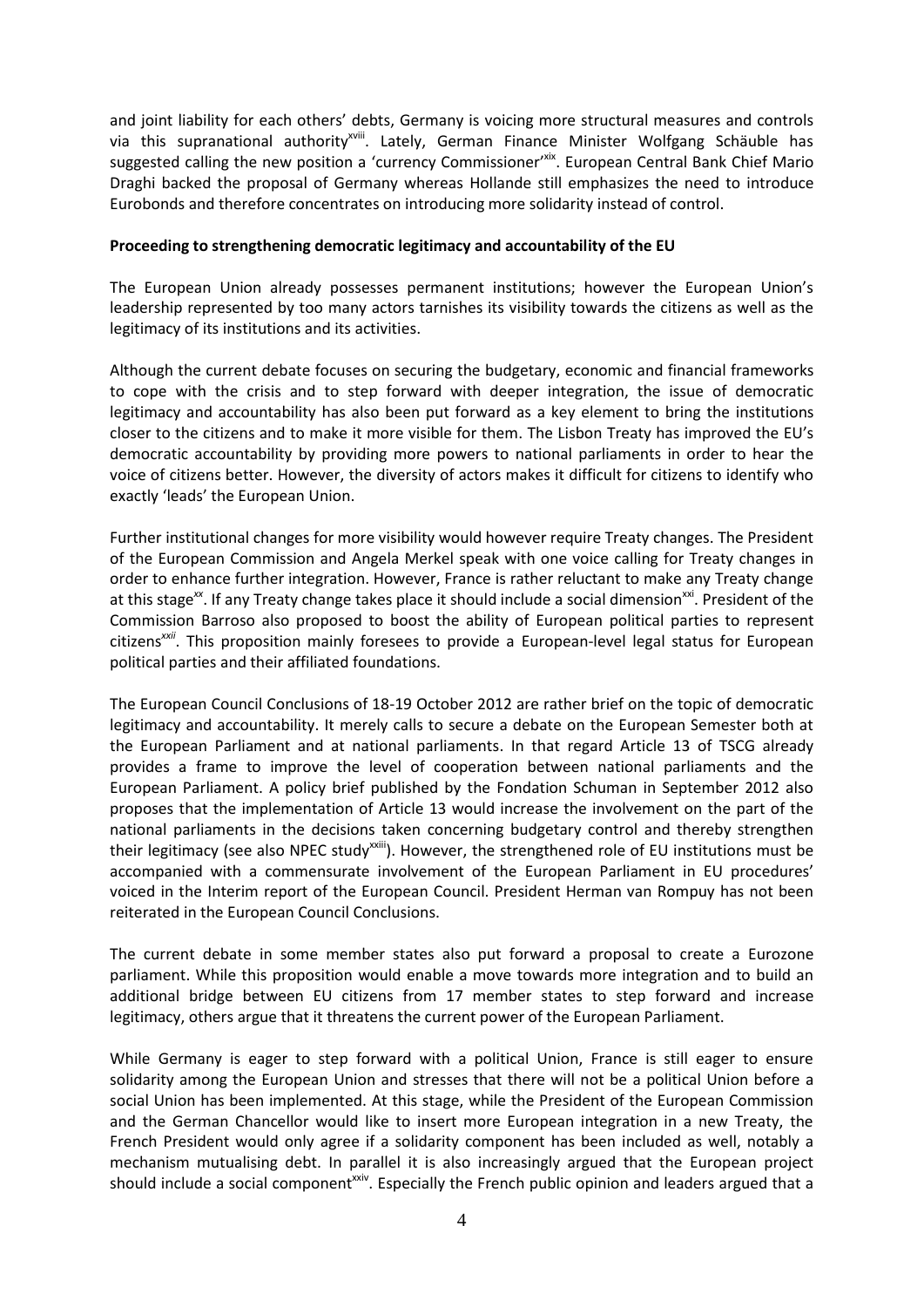social dimension at the EU level would contribute enormously to bring European citizens closer to the Union as this means a direct tangible factor for EU population' daily lives.

An alternative to modifying the Treaty has been voiced lately in a policy paper from the Fondation Robert Schuman<sup>xx</sup>. In this paper it is clearly questioned whether the community method and the intergovernmental methods are still adequate to face the current challenges for further integration. The paper advocates the convention, as a better way to take into account the European interest on highly political issues. Another way suggested by the Fondation Robert Schuman to strengthen the European leadership is to merge the Presidency of the Commission with that of the Council, in order to have one face to represent European citizens. One person for both functions would improve the visibility of the European leadership and would contribute hopefully to increase the European legitimacy.

## **Questions for discussion**

- 1. Although the Franco-German couple has been an engine for the different stages of the EU construction and integration, can the divergence of views constitute a brake? Is there a need for Franco-German coherence<sup>xxvi</sup>
- 2. Which are the different types of solidarity vital for a political Union and would there be a consensus between France and Germany?
- 3. Would the Franco-German divergences lead to a political division between Germany together with the northern member states on one hand and France and southern member states on the other hand?
- 4. What other alternatives can be imagined to improve the democratic legitimacy of the EU?
- 5. How to embrace differentiated integration without disuniting the Union?

#### **References and further reading**

<sup>i</sup> De Grawe, P. *Some thoughts on monetary and political union*, [http://www.econ.kuleuven.be/ew/academic/intecon/Degrauwe/PDG](http://www.econ.kuleuven.be/ew/academic/intecon/Degrauwe/PDG-papers/Contributions%20to%20books/EMU%20and%20Political%20Union-V.pdf)[papers/Contributions%20to%20books/EMU%20and%20Political%20Union-V.pdf](http://www.econ.kuleuven.be/ew/academic/intecon/Degrauwe/PDG-papers/Contributions%20to%20books/EMU%20and%20Political%20Union-V.pdf)

ii Eurobarometer 75, Spring 2011, Public Opinion on the European Union

iii Cf. footnote ii

1

iv Cf. footnote ii

<sup>v</sup> Centre for European Reform, *Alice in euroland: What political union for the single currency?,* 9 October 2012, [http://centreforeuropeanreform.blogspot.co.uk/2012/10/alice-in-euroland-what-political](http://centreforeuropeanreform.blogspot.co.uk/2012/10/alice-in-euroland-what-political-union.html?utm_source=Web+site+sign+up+list+2011&utm_campaign=3c733b722e-insight_9oct1210_9_2012&utm_medium=email)[union.html?utm\\_source=Web+site+sign+up+list+2011&utm\\_campaign=3c733b722e](http://centreforeuropeanreform.blogspot.co.uk/2012/10/alice-in-euroland-what-political-union.html?utm_source=Web+site+sign+up+list+2011&utm_campaign=3c733b722e-insight_9oct1210_9_2012&utm_medium=email)[insight\\_9oct1210\\_9\\_2012&utm\\_medium=email](http://centreforeuropeanreform.blogspot.co.uk/2012/10/alice-in-euroland-what-political-union.html?utm_source=Web+site+sign+up+list+2011&utm_campaign=3c733b722e-insight_9oct1210_9_2012&utm_medium=email)

vi Report by Herman van Rompuy, *Towards a genuine economic and monetary Union*, 26 June 2012, http://consilium.europa.eu/uedocs/cms\_data/docs/pressdata/en/ec/131201.pdf

vii The final report is expected in December 2012 [http://www.consilium.europa.eu/uedocs/cms\\_data/docs/pressdata/en/ec/132809.pdf](http://www.consilium.europa.eu/uedocs/cms_data/docs/pressdata/en/ec/132809.pdf)